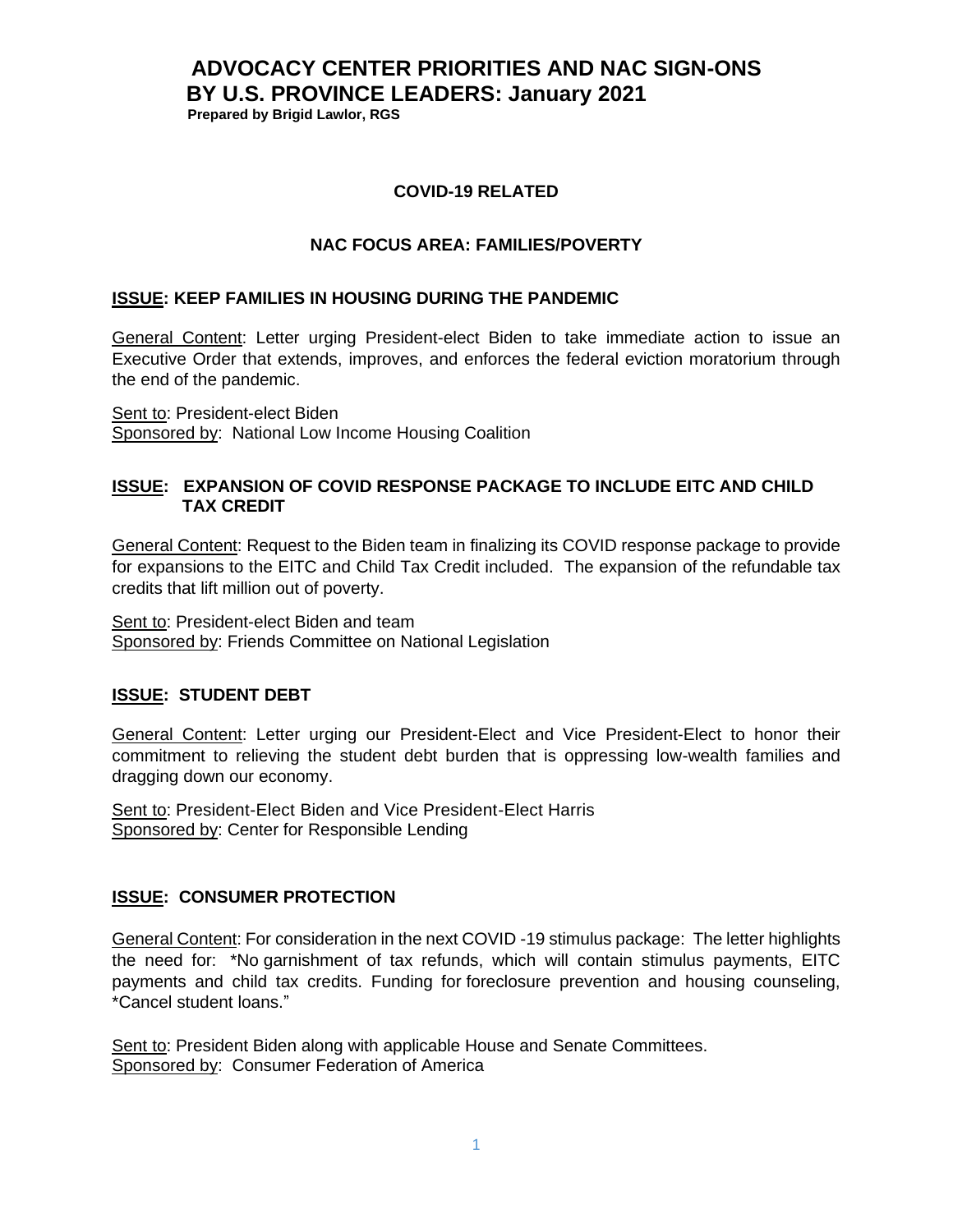### **NON COV-19**

### **NAC FOCUS AREA: IMMIGRATION**

### **ISSUE: EXECUTIVE ACTION TO TRANSFORM INTERIOR IMMIGRATION ENFORCEMENT**

General Content: Letter urging President-Elect Biden to undertake ambitious reforms to the interior enforcement system via executive action, starting with a moratorium on deportations and new arrests and detention.

Sent to: President - Elect Joe Biden Sponsored by: Community Change

### **ISSUE: PERMANENT PROTECTION AND A PATH TO CITIZENSHIP FOR UNDOCUMENT-ED ESSENTIAL WORKERS AND THEIR FAMILIES, DREAMERS, AND TPS HOLDERS.**

General Content: Letter to incoming Senate Majority Leader Chuck Schumer and House Speaker Nancy Pelosi urging them to use all necessary legislative tools to pass a long overdue comprehensive national relief and recovery package that includes permanent protection and a path to citizenship for undocumented essential workers and their families, Dreamers, and TPS holders.

Sent to: Senate Majority Leader Chuck Schumer and House Speaker Nancy Pelosi Sponsored by: Center for American Progress

### **NAC FOCUS AREA: IMMIGRATION**

### **ISSUE: PROTECTING SENSITIVE LOCATIONS ACT (Reintroduced)**

General Content: The [Protecting Sensitive Locations Act](https://espaillat.house.gov/sites/espaillat.house.gov/files/Protecting%20Sensitive%20Locations%20Act%20116th.pdf) will prohibit immigration enforcement in certain "sensitive locations" such as courthouses, schools, community centers and houses of worship, a tactic for targeting vulnerable immigrant communities that has become common under the Trump Administration.

Sent to: House of Representatives Sponsored by: Office of Rep. Adriano Espaillat (NY-13)

### **ISSUE: REUNITE ACT (Reintroduced)**

General Content: The [Reunite Every Unaccompanied Newborn Infant Toddler and Other Children](https://espaillat.house.gov/sites/espaillat.house.gov/files/REUNITE%20Act%20116th.pdf)  [Expeditiously \(REUNITE\) Act,](https://espaillat.house.gov/sites/espaillat.house.gov/files/REUNITE%20Act%20116th.pdf) would require the immediate reunification of children who were separated from their parent or legal guardian as a result of the administration's "zero tolerance" policy.

Sent to: House of Representatives Sponsored by: Office of Rep. Adriano Espaillat (NY-13)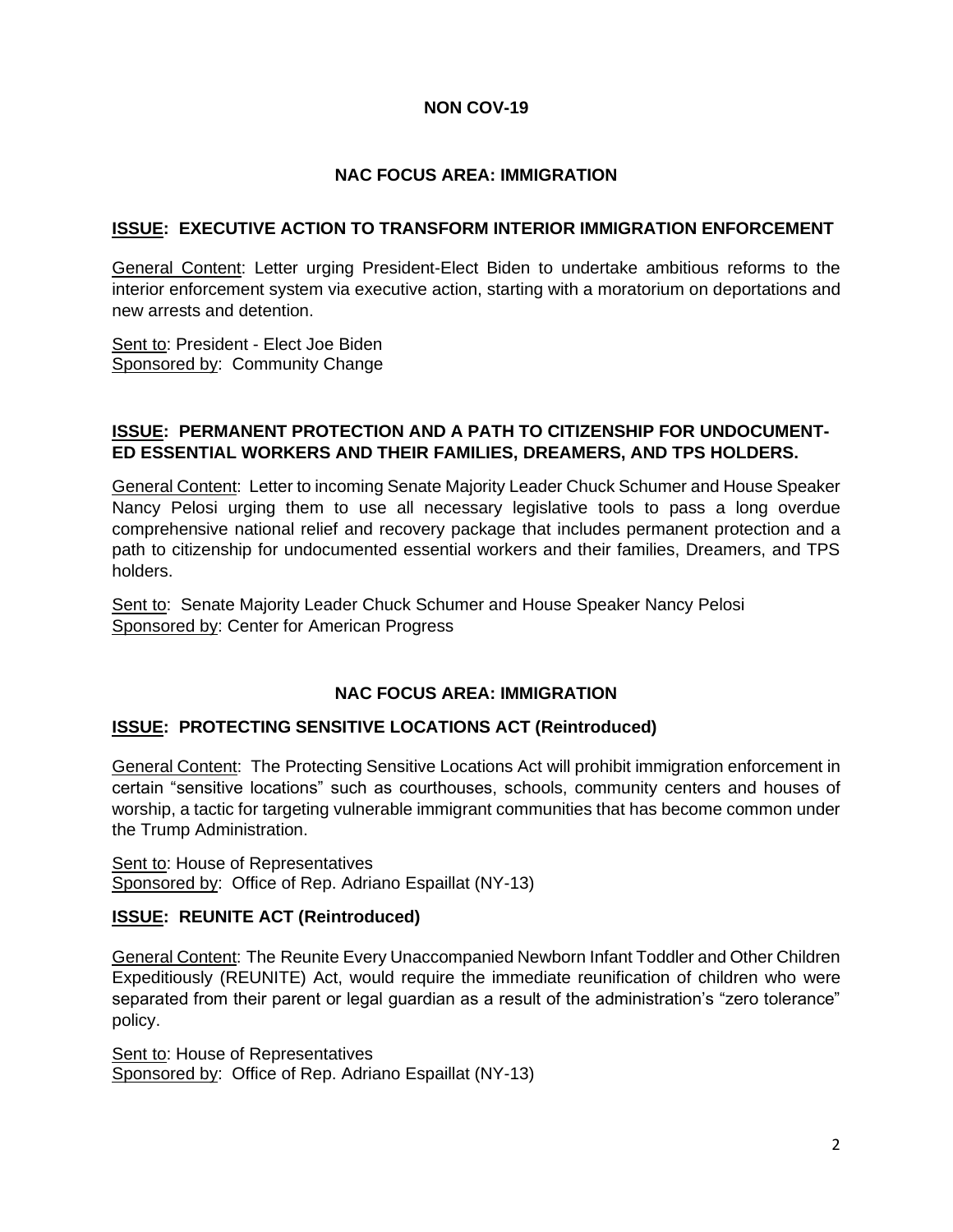# **ISSUE: THE ICE AND CBP BODY CAMERA ACCOUNTABILITY ACT (Reintroduced)**

General Content: That the Director of U.S. 7 Immigration and Customs Enforcement (ICE) and the 8 Commissioner of U.S. Customs and Border Protection 9 (CBP) ensure that agents and officers of ICE and 10 CBP, as the case may be, wear body cameras when such 11 agents and officers are engaged in official operations.

Sent to: House of Representatives Sponsored by: Office of Rep. Adriano Espaillat (NY-13)

# **NAC FOCUS AREA: FAMILIES/POVERTY**

### **ISSUE: THE FAMILY ACT**

General Content: The Family Act would create a national paid family and medical leave insurance program. The program would provide working Americans with up to twelve weeks of paid time off to address their own serious health issue, including pregnancy or childbirth; to deal with the serious health issue of a family member; to care for a new child; and for certain military caregiving and leave purposes.

Sent to: Members of Congress Sponsored by: National Partnership for Women & Families

# **ISSUE: LOWER DRUG PRICES**

General Content: Letter to President-elect Biden regarding executive actions to lower drug prices – to provide relief from prescription drug corporations price gouging patients, including:

- Breaking monopoly control and licensing competition pursuant to 28 USC 1498 (govt use), 35 USC 203 (march-in) and otherwise;
- Requiring reasonable pricing of medicine developed with govt funding;
- Launching a CMMI demonstration project to model to lower prices for some prescription drugs under both Medicare Part B and Part D to the median price paid in countries similar to the United States economically, while taking measures to ensure patient access;
- Prosecuting anti-competitive behaviors more aggressively and launching an FTC investigation into the "Big 3" insulin corporations.

Sent to: President-elect Biden Sponsored by: Public Citizen

# **NAC FOCUS AREA: US POLICIES THAT AFFECT OUR GOOD SHEPHERD MISSION IN OTHER COUNTRIES**

# **ISSUE: ROOT CAUSES OF POVERY AND VIOLENCE DRIVING MIGRATION**

General Content: Letter to the Biden Administration drafted by a group of NGOs and faith groups with partners in the region, and focused on needed changes in US foreign policy toward Central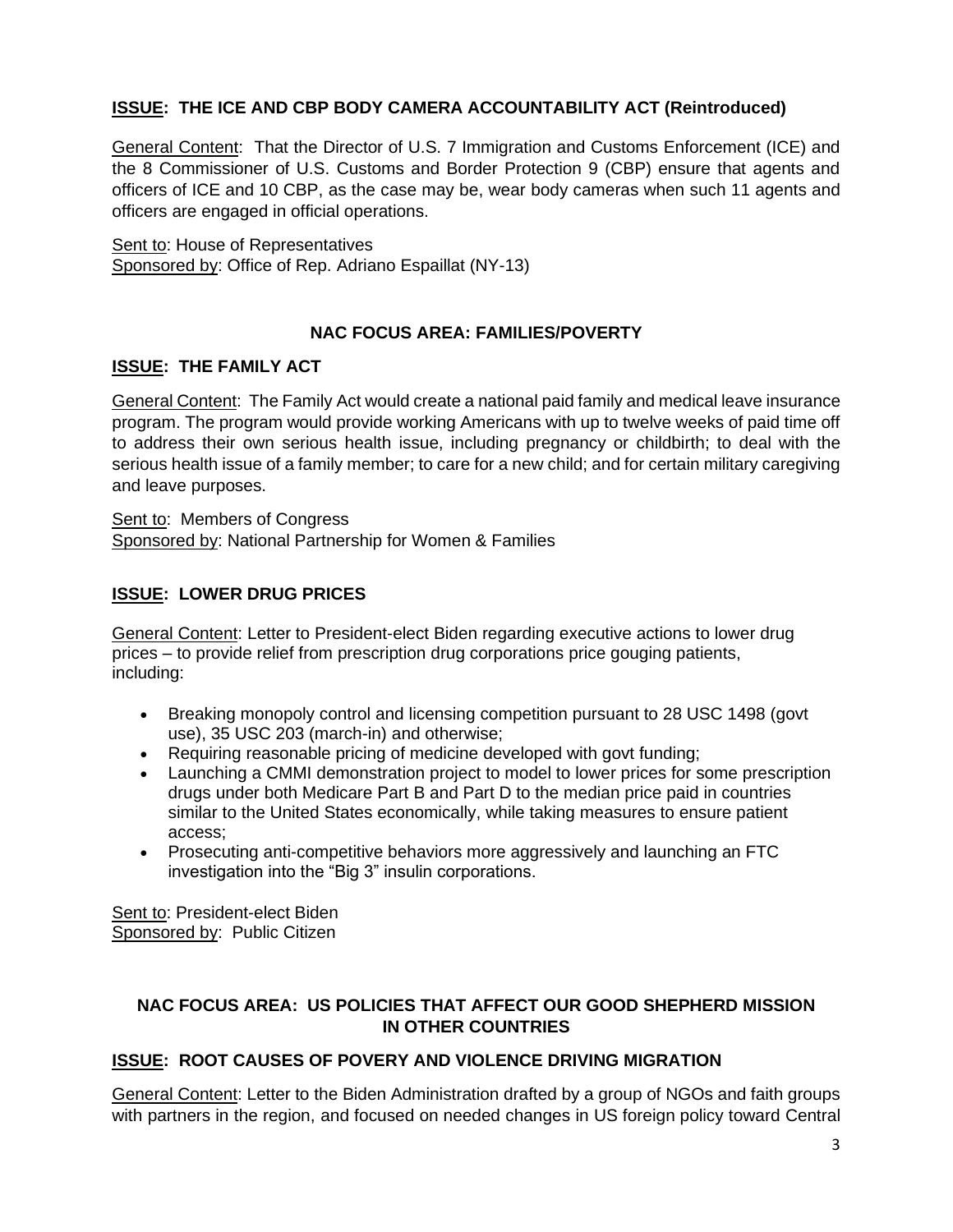America in order to address the structural roots of poverty and violence driving migration. Beyond Biden's emphasis on foreign assistance and private investment as primary ways to address root causes, this letter importantly calls on his Administration to examine US security assistance, US backing of governments w/egregious human rights records, and US support for extractive and exploitative development models.

Sent to: Biden Administration Sponsored by: Sisters of Mercy of the Americas

### **NAC FOCUS AREA: VIOLENCE**

### **ISSUE: FEDERAL DEATH PENALTY PROHIBITION ACT**

General Content: Letter in support of Congresswoman Pressley and Senator Durbin who are seeking endorsement of their repeal [bill](https://link.edgepilot.com/s/8f3f635e/SFFJyWXAiEa0WRIRzIFSkw?u=https://www.congress.gov/bill/116th-congress/house-bill/4052/text?q=%257B%2522search%2522%253A%255B%2522hr4052%2522%255D%257D%26r=1%26s=1) that is the same as it was in the  $116<sup>th</sup>$  Congress; the House and Senate bills are identical. While Espaillat and Pressley's bills have different language, they carry the same effect, repealing the federal death penalty for all death eligible offenses and prompting resentencing for those under sentence of death upon enactment. Calls for Amnesty to endorse both, and other organizations to do the same.

Sent to: Members of Congress Sponsored by: Amnesty International

### **NAC FOCUS AREA: OTHER RELATED CONCERNS**

# **ISSUE: WHITEHOUSE FAITH-BASED OFFICE**

General Content: Because the restoration of a White House faith-based office is in question, a letter with signatures of faith-based organizations was sent to President Biden, asking for this office.

Sent to: President Biden Sponsored by: CW Global

### **ISSUE: TAX ENFORCEMENT**

General Content: Letter signed-on by a broad coalition of groups dedicated to social, racial, gender, and economic justice to urge the new administration and Congress to make strengthening Internal Revenue Service (IRS) tax enforcement a top priority in 2021 and beyond. Fair and adequate tax enforcement is critical for ensuring a tax system and an economy that works for ordinary Americans, not just the wealthy and powerful.

Sent to: Members of Congress Sponsored by: Center of Budget and Policy Priorities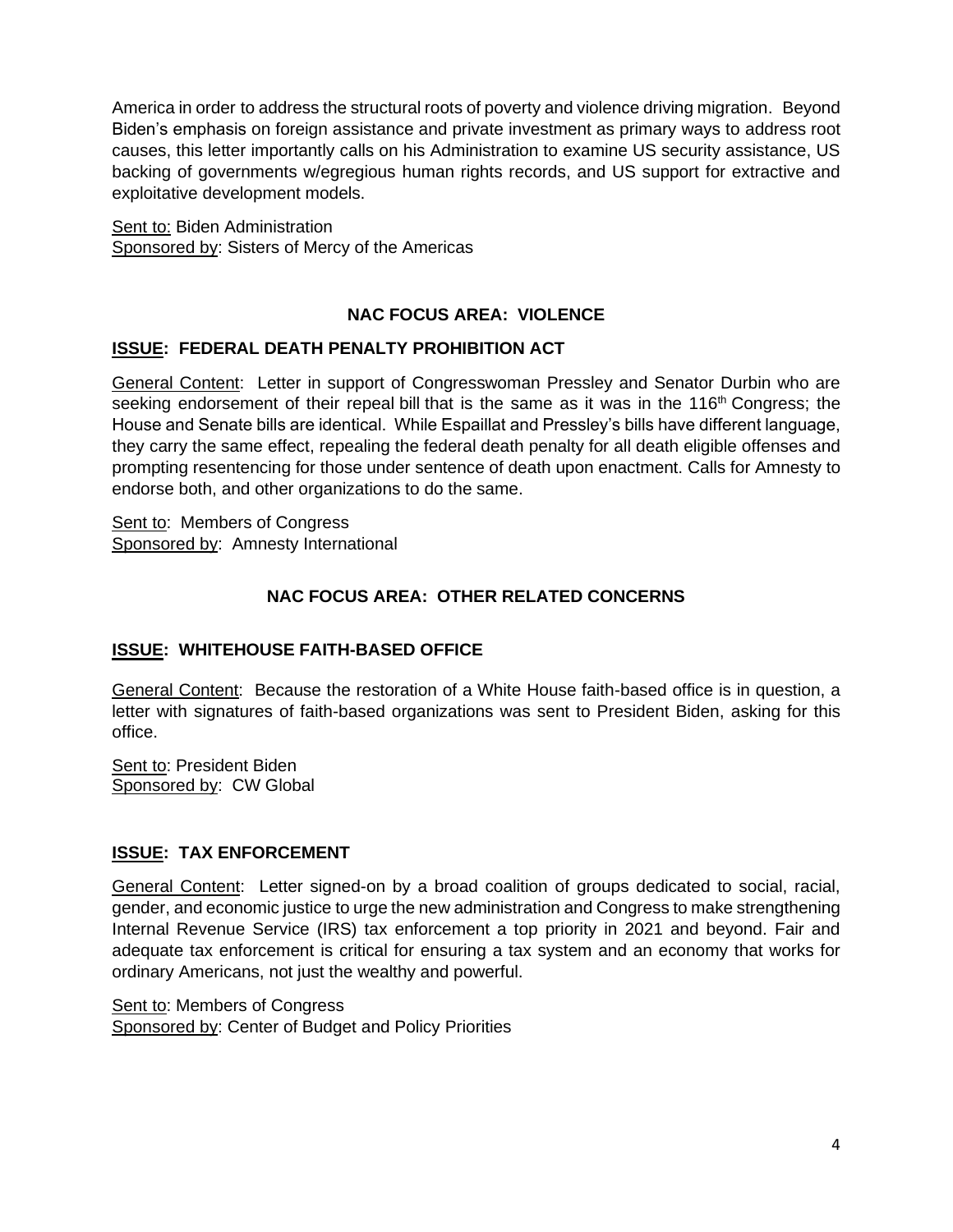### **ISSUE: HUMAN RIGHTS**

General Content: A. [letter to the U.S. State Department](https://docs.google.com/document/d/1eOJM1Ml-Hn1RNNeZnUu_Pc7EKHdRLQDcUosJqj3VICE/edit?usp=sharing) asking the Biden Administration to take stronger action to support human rights defenders. This letter will help to demonstrate that there is widespread civil society interest in this issue, so that the U.S. government treats it as a priority. "As the Administration prepares to re-engage the U.S. government at the United Nations and other multilateral institutions, we encourage you to elevate the protection of human rights defenders as a U.S. foreign policy priority and commit to play a global leadership role on this issue."

Sent to: [letter to the U.S. State Department,](https://docs.google.com/document/d/1eOJM1Ml-Hn1RNNeZnUu_Pc7EKHdRLQDcUosJqj3VICE/edit?usp=sharing) CC: Senator Robert Menendez, Chairman, Senate Foreign Relations Committee, Senator James Risch, Ranking Member, Senate Foreign Relations Committee, Representative Gregory Meeks, Chairman, House Committee on Foreign Affairs, Representative Michael McCaul, Ranking Member, House Committee on Foreign Affairs

Sponsored by: Coalition for Human Rights in Development

### **NAC FOCUS AREA: US POLICIES THAT AFFECT OUR GOOD SHEPHERD MISSION IN OTHER COUNTRIES**

### **ISSUE: ROOT CAUSES OF POVERY AND VIOLENCE DRIVING MIGRATION**

General Content: Letter to the Biden Administration drafted by a group of NGOs and faith groups with partners in the region, and focused on needed changes in US foreign policy toward Central America in order to address the structural roots of poverty and violence driving migration. Beyond Biden's emphasis has been on foreign assistance and private investment as primary ways to address root causes, this letter importantly calls on his Administration to examine US security assistance, US backing of governments w/egregious human rights records, and US support for extractive and exploitative development models.

Sent to: Biden Administration Sponsored by: Sisters of Mercy of the Americas

### **NAC FOCUS AREA: VIOLENCE**

### **ISSUE: FEDERAL DEATH PENALTY PROHIBITION ACT**

General Content: Letter in support of Congresswoman Pressley and Senator Durbin who are seeking endorsement of their repeal [bill](https://link.edgepilot.com/s/8f3f635e/SFFJyWXAiEa0WRIRzIFSkw?u=https://www.congress.gov/bill/116th-congress/house-bill/4052/text?q=%257B%2522search%2522%253A%255B%2522hr4052%2522%255D%257D%26r=1%26s=1) that is the same as it was in the 116<sup>th</sup> Congress, the House and Senate bills are identical. While Espaillat and Pressley's bills have different language, they carry the same effect, repealing the federal death penalty for all death eligible offenses and prompting resentencing for those under sentence of death upon enactment. Calls for Amnesty to endorse both, and encourages organizations to do the same.

Sent to: Members of Congress Sponsored by: Amnesty International